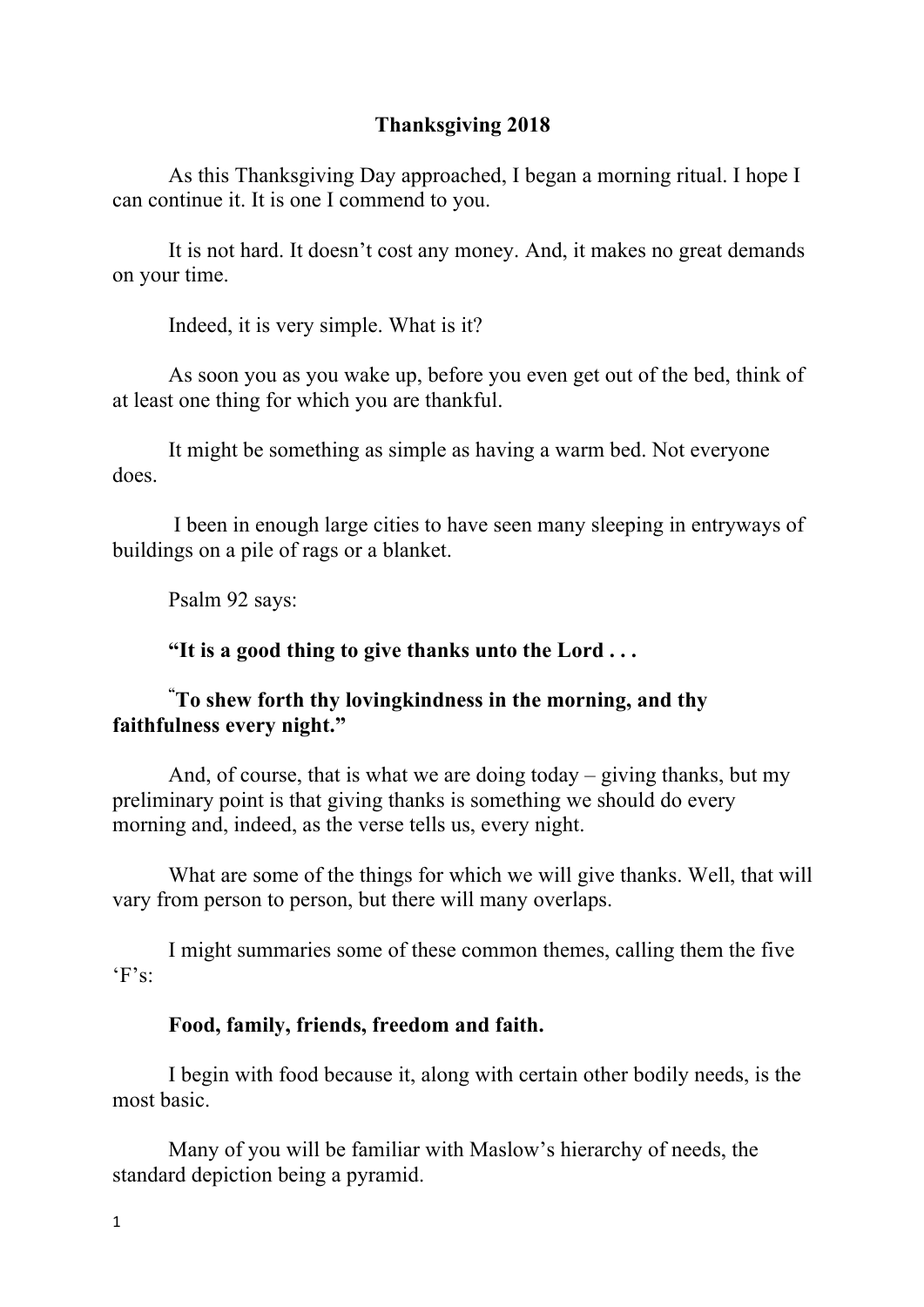At the very bottom of this pyramid is food and like physiological needs.

The reason that physiological needs are at the bottom is not too hard to see. It would be hard, for example, to commend a system of government which includes freedom to a group starving for food.

Before they can think about freedom, they need something in their bellies. Everything else can wait.

So, let's begin this morning by being thankful we have food, and, from the looks of things downstairs, we have much food.

Not everyone does, which should prompt us to be mindful of the needs of those less fortunate.

We have number in this church who volunteer at the local food bank and who work in a community garden. Keep up the good work! With such doings the Lord is well pleased.

Let's move to the second 'F" -- family. And to that one, for the sake of brevity, let's add the third – friends. And consider these two together.

Human beings were made for community. Psalm 68:6 begins with the words:

### **"God setteth the solitary in families."**

Families and friends can sometimes be difficult. Conflicts are always possible and even probable when you have more than one person in a room; nevertheless, life would be intolerable if everyone lived on his own little desert island.

So, let's include family and friends in our thoughts this season and indeed every day. They enrich our lives. They teach us how to live in community. They prepare us for heaven.

But, what about the fourth 'F'?

The fourth 'F' stand for freedom.

As we think about freedom, so let us think about county. How fortunate we are to live in in a free land. Surely that is something for which we ought to be very grateful.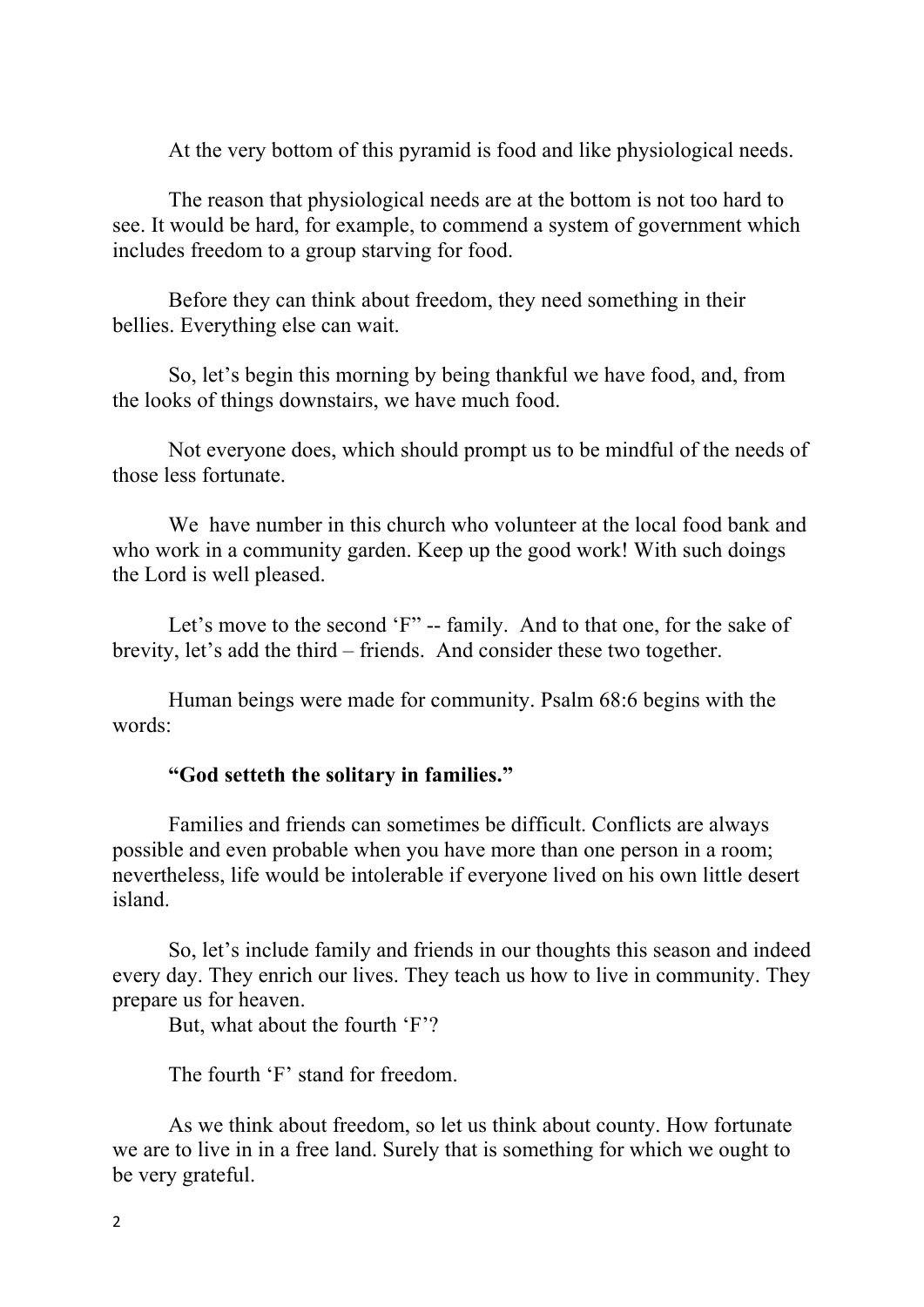It occurred to me as I prepared this message that today  $-$  Nov. 22  $-$  is the very day President Kennedy was shot 55 years ago.

Freedom is fragile. As you give thanks for it, pray that violence and discord may be restrained in our land.

Finally, there is faith – the fifth 'F'.

The dimension of faith adds so much to our lives. It tells us that we are not alone on this journey and that there is cosmic plan.

The God in whom we profess faith has come down into our muddle and lived among us. He has done something to break the cycle of sin and death and to bring us to a new plane of existence.

More than that, we see signs that He is in the world today, working through us and in His Church.

I told someone this week that if I didn't believe in God already, I would have to after having been here at St. Luke's for three decades.

Specifically, I was thinking about how God has provided not just monetary resources, but people.

At every juncture in our history, God has raised up the right person at the moment to do whatever needed.

Preble and Isabell Staver for founding this church.

Tick Johnson for drawing a plan which would become the basis of the design of this building.

Bill Mundy for directing the building of the 1995 church.

Bob Jennus for the 2011 addition.

And it continues. Many of these do their work without any great fanfare.

They tend the Altar. They keep the financial records. They oversee the grounds of this facility. They work to create programs of educations. I could go and on.